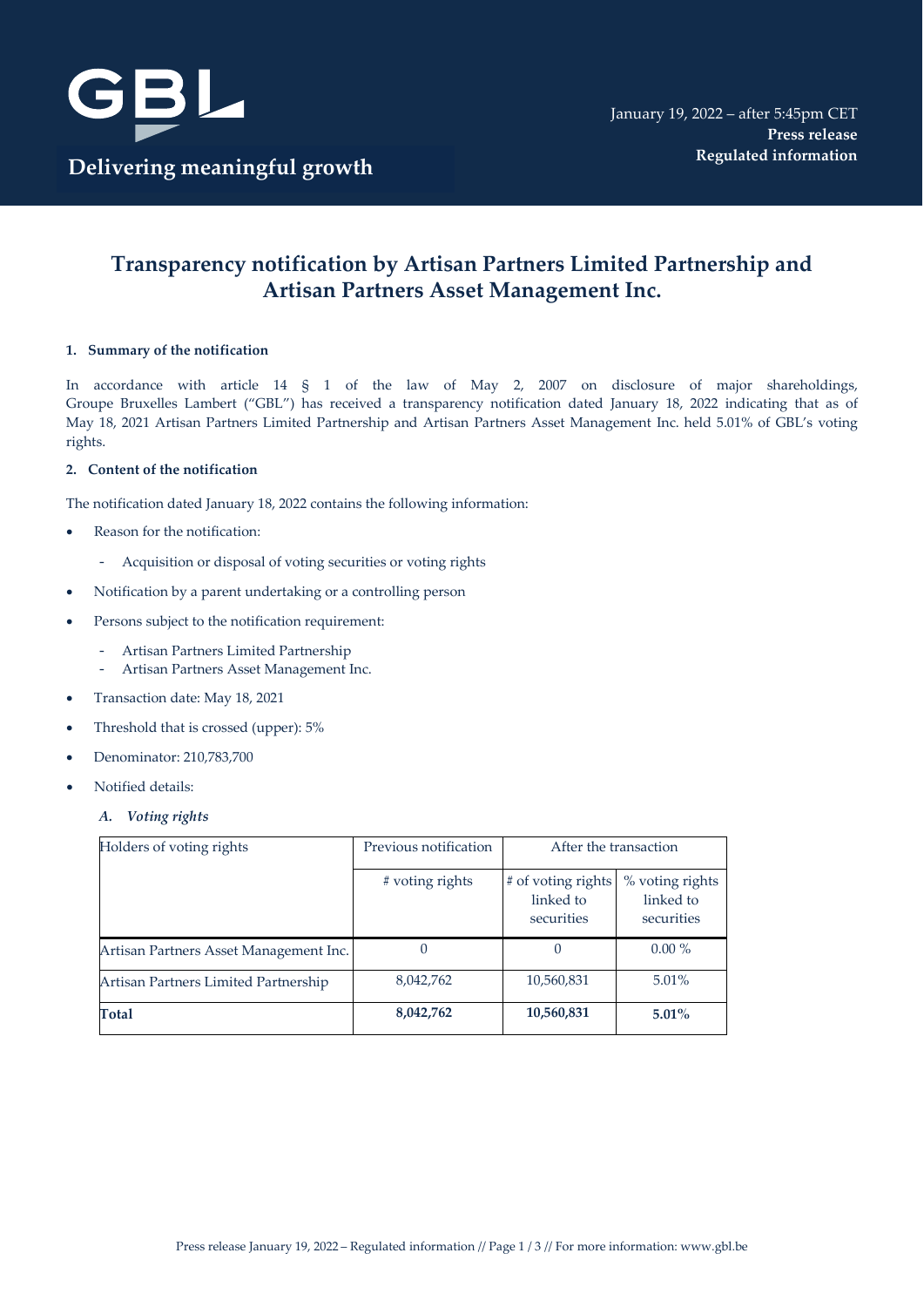

### *B. Equivalent financial instruments*

| Holders of         | Type of     | Expiration | Exercise period | # of voting rights | % of voting rights | Settlement |
|--------------------|-------------|------------|-----------------|--------------------|--------------------|------------|
| equivalent         | financial   | date       | or date         | that may be        |                    |            |
| financial          | instruments |            |                 | acquired if the    |                    |            |
| <i>instruments</i> |             |            |                 | instrument is      |                    |            |
|                    |             |            |                 | exercised          |                    |            |
|                    |             |            |                 |                    |                    |            |
|                    |             |            |                 |                    |                    |            |
|                    |             |            |                 |                    |                    |            |
|                    |             |            |                 |                    |                    |            |
|                    |             |            |                 |                    |                    |            |
| <b>Total</b>       |             |            |                 | 0                  | $0.00\%$           |            |

| Total $A+B$ | $\#$ of voting rights $\%$ of voting rights |          |
|-------------|---------------------------------------------|----------|
|             | 10,560,831                                  | $5.01\%$ |

• Chain of controlled undertakings through which the holding is effectively held:

Artisan Partners Limited Partnership ("APLP"), a U.S. registered investment adviser, is a limited partnership organized under the laws of the State of Delaware. APLP is controlled by Artisan Investments GP LLC ("Artisan LLC"), a limited liability company organized under the laws of the State of Delaware. Artisan LLC is controlled by Artisan Partners Holdings LP. Artisan Partners Holdings LP is controlled by Artisan Partners Asset Management Inc. Artisan Partners Asset Management Inc. is not a controlled entity.

• Additional information

The notification indicates that under a contractual proxy, APLP exercises voting rights in GBL on a discretionary basis for a number of clients, of which no client individually holds shares representing 5% or more of the voting rights in GBL.

APLP is an investment adviser registered with the United States Securities and Exchange Commission under the U.S. Investment Advisers Act of 1940.

APLP crossed above the 5% threshold due to a trade on May 18, 2021 and information in this notification is presented as of that date. APLP also crossed above and below the 5% threshold before this date, but it has not crossed the 5% threshold since May 18, 2021. On January 5, 2022, APLP discovered that it had crossed the 5% threshold and that the original date of the cross was May 18, 2021. The delay in the notification is unintentional and occurred because of a technical problem with a third party IT system that is used by APLP to monitor its shareholding in the company. APLP was not aware of its filing obligation before the technical problem was corrected on January 5, 2022. Upon discovering it, APLP reviewed the trading activity to determine its filing obligations, prepared this notification and took contact directly with the FSMA. Since this discovery, the system has been restored in order to avoid any similar issue in the future.

This press release is available on [GBL's website.](https://www.gbl.be/en/media-center/press-releases/filter/2019)

The detailed notification can be found [here.](https://www.gbl.be/en/media/3728/18.01.2022_GBL_Declaration_de_transparence%20-%20APLP.PDF)